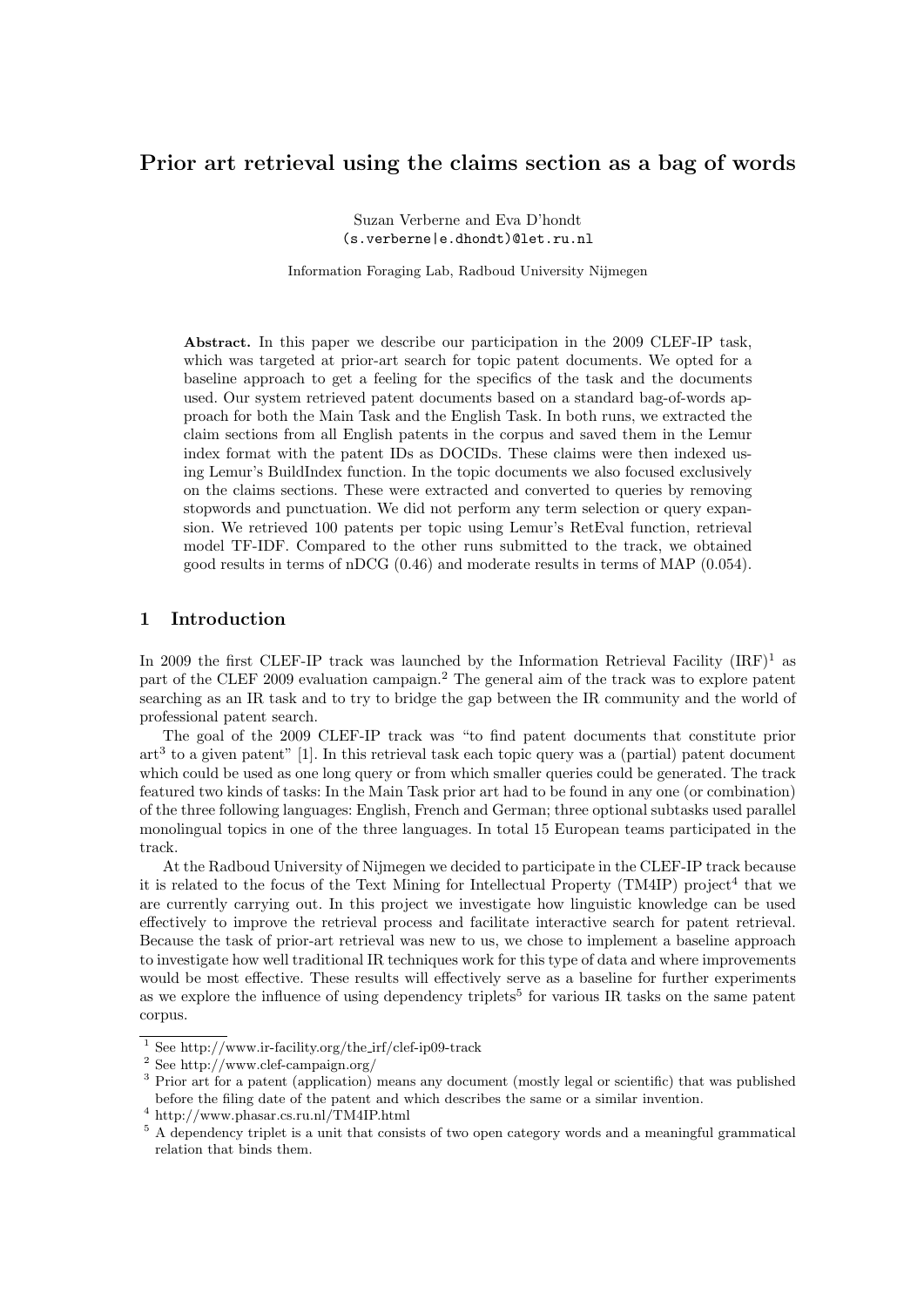### 2 Our methodology

#### 2.1 Data selection

The CLEF-IP corpus consists of EPO documents with publication date between 1985 and 2000, covering English, French, and German patents (1,958,955 patent-documents pertaining to 1,022,388 patents, 75GB) [2]. The XML documents in the corpus do not correspond to one complete patent each but one patent can consist of multiple XML files (representing documents that were produced at different stages of a patent realization).

In the CLEF-IP 2009 track, the participating teams were provided with 4 different sets of topics (S,M,L,XL). We opted to do runs on the smallest set (the S data set) for both the Main and the English task. This set contained 500 topics. There appeared to be a number of differences in the information that is contained in the topics for the Main task and the English task: the topics for the Main Task contained the abstract content as well as the full information of the granted patent except for citation information, while the topic patents for the English Task only contained the title and claims sections of the granted patent [2].

Therefore, we decided to use the field that was available in all topics for both tasks: the (English) claims sections. Moreover, as [3], [4] and [5] suggest, the claims section is the most informative part of a patent, at least for prior-art search. We found that 70% of the CLEF-IP corpus contained English claims, as a result of which a substantial part of the corpus was excluded from our experiments. Of the 30% that could not be retrieved by our system, 7% were documents that only had claims in German or French but not in English, 6% only contained a title and abstract, usually in English and 17% only contained a title.

#### 2.2 Query formulation

At the CLEF-IP meeting there was much interest on term extraction and query formulation, for example from the University of Glasgow [6]. Though this seems to be a promising topic, we choose not to distil any query terms from the claims sections but instead concatenated all words in the claims section in one long query. The reason for this was twofold. First, adding a term selection step in the retrieval process makes the retrieval process more prone to errors because it requires the development of a smart selection process. Second, by weighting the query and document terms using the TF-IDF ranking model, a form of term selection is carried out in the retrieval and ranking process. We did not try to enlarge the set of query words with any query expansion technique but only used the words as they occurred in the texts.

#### 2.3 Indexing and Retrieval using Lemur

We extracted the claims sections from all English patents in the corpus after removing the XML markup from the texts. Since a patent may consist of multiple XML documents, which correspond to the different stages of the patent realization process, one patent can contain more than one claims section. In the index file, we concatenated the claims sections pertaining to one patent ID into one document. We saved all patent claims in the Lemur index format with the patent IDs as DOCIDs. One entry in the index looks like this:

#### <DOC><DOCNO>EP-0148743</DOCNO>

<TEXT> A thermoplastic resin composition comprising a melt mixed product of (A) 70% to 98% by weight of at least one thermoplastic resin selected from the group consi sting of polyamides, polyacetals, polyesters, and polycarbonates and (B) 30% to 2% by weight of a modified ultra-high molecular weight polyolefin powder having an average powder particle size of 1 to 80 m and having a particle size distribution such that substantially all of the powder particles pass through a sieve having a sieve mesh of 0.147 mm and at least 20% by weight of the total powder particles pass through a sieve having a sieve mesh of 0.041 mm, said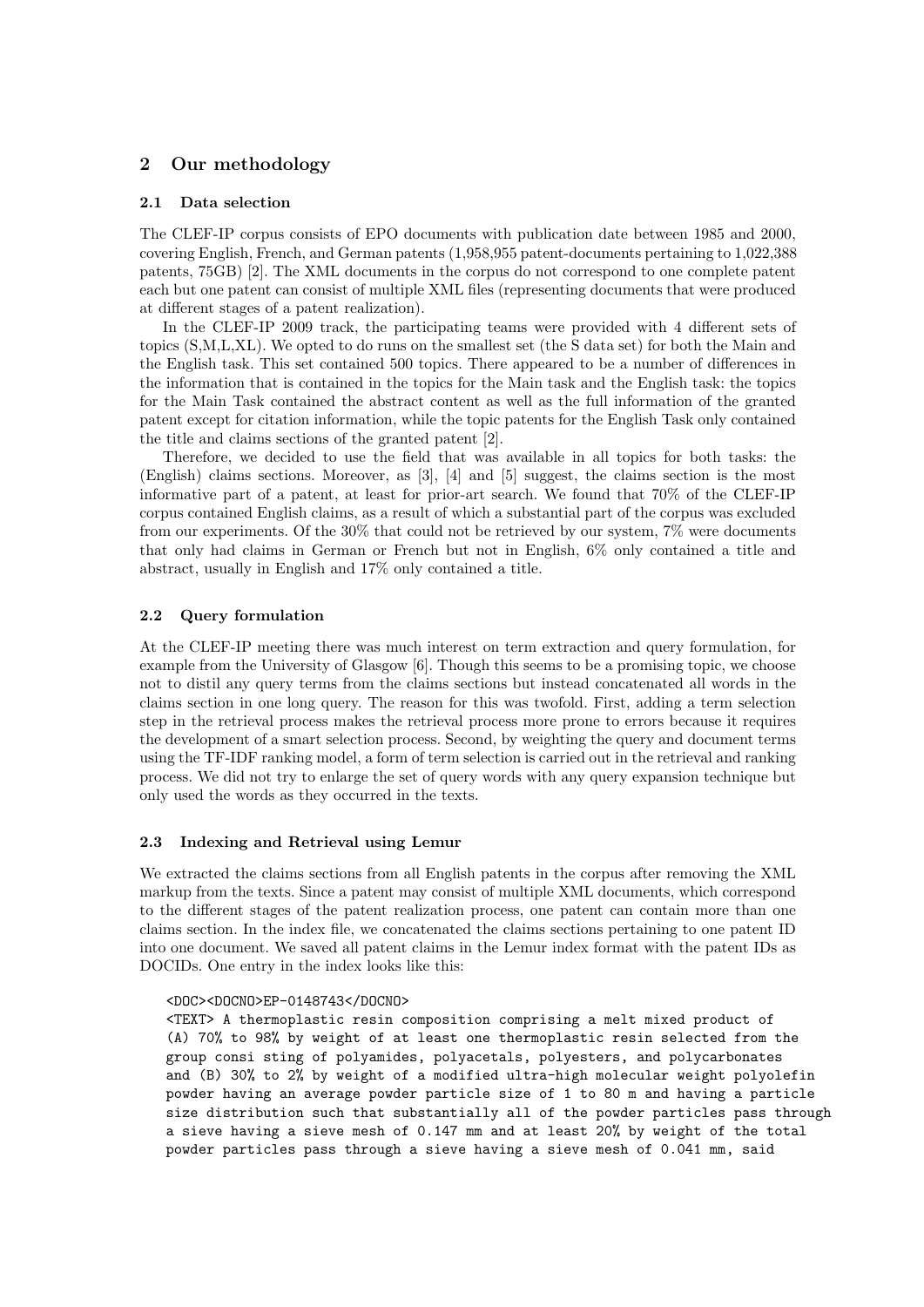polymer being modified by graft copolymerizing unsaturated carboxylic acid derivative units having at least one polar group selected from the group consisting of acid groups, acid anhydride group,and ester groups and derived from an unsaturated carboxylic acid or the acid anhydride, the salt, or the ester thereof to ultra-high molecular weight polyolefin having an intrinsic viscosity [#] of 10 dl/g or more, measured in decalin at 135C. </TEXT>  $<$ /DOC $>$ 

The claims sections were then indexed using Lemur's BuildIndex function with the Indri IndexType and a stop word list for general English. The batch retrieval and ranking was then performed using the TF-IDF ranking model as it has been included in Lemur. We did not compare the different ranking models provided by Lemur to each other since the goal of our research is not to find the optimal ranking model<sup>6</sup> but to explore the possibilities and difficulties of any BOW approach.

## 3 Results

We performed runs for the Main and English Task with the methodology described above. Since we used the same data for both runs, we obtained the same results. These results are in Table 1. The first row shows the results that are obtained if all relevant assignments are taken into consideration; the second row contains the results for the highly-relevant citations only [8].

Table 1. Results for the clefip-run 'ClaimsBOW' on the small topic set using English claims sections for both the Main Task and the English Task.

|                                                                                              | P   P5   P10   P100   R |  |  |  | $R5$ R10 R100 MAP nDCG                                                    |
|----------------------------------------------------------------------------------------------|-------------------------|--|--|--|---------------------------------------------------------------------------|
| All                                                                                          |                         |  |  |  | $ 0.0129 0.0668 0.0494 0.0129 0.2201 0.0566 0.0815 0.2201 0.0540 0.4567 $ |
| Highly-relevant $[0.0080  0.0428 0.0314 0.0080 0.2479  0.0777 0.1074 0.2479 0.0646  0.4567]$ |                         |  |  |  |                                                                           |

### 4 Discussion

Although the results we obtained with our ClaimsBOW approach may seem poor on first sight, they are not bad compared to the results obtained by other participants. In terms of nDCG, our run performs well (ranked 6th of 70 runs); in terms of MAP our results are moderate (ranked around 35th of 70 runs). The low performance achieved by almost all runs (except for one submitted by Humboldt University) shows that the task at hand is a difficult one.

There are a number of reasons for these low scores: First of all, some of the documents were 'unfindable': 17% of the patent documents in the collection contained so little information, e.g. only the title which is poorly informative for patent retrieval [9], that they could not be retrieved. Secondly, the relevance assessments were based on search reports and the citations in the original patent only. This means that they were incomplete [1].

Finally, in order to perform retrieval on the patent level, instead of the document level, some of the participating groups created 'virtual patents': for each field in the patent the most recent information was selected from one of the documents with that patentID. These fields were glued together to form one whole 'virtual' patent. It is, however, not necessarily true that the most recent fields are the most informative [9]. This selection may have resulted in a loss of information. However, even without these impediments, it is clear that patent retrieval is a difficult task for standard retrieval methods.

 $6$  Such experiments where conducted by the BiTeM group who also participated in this track [7].